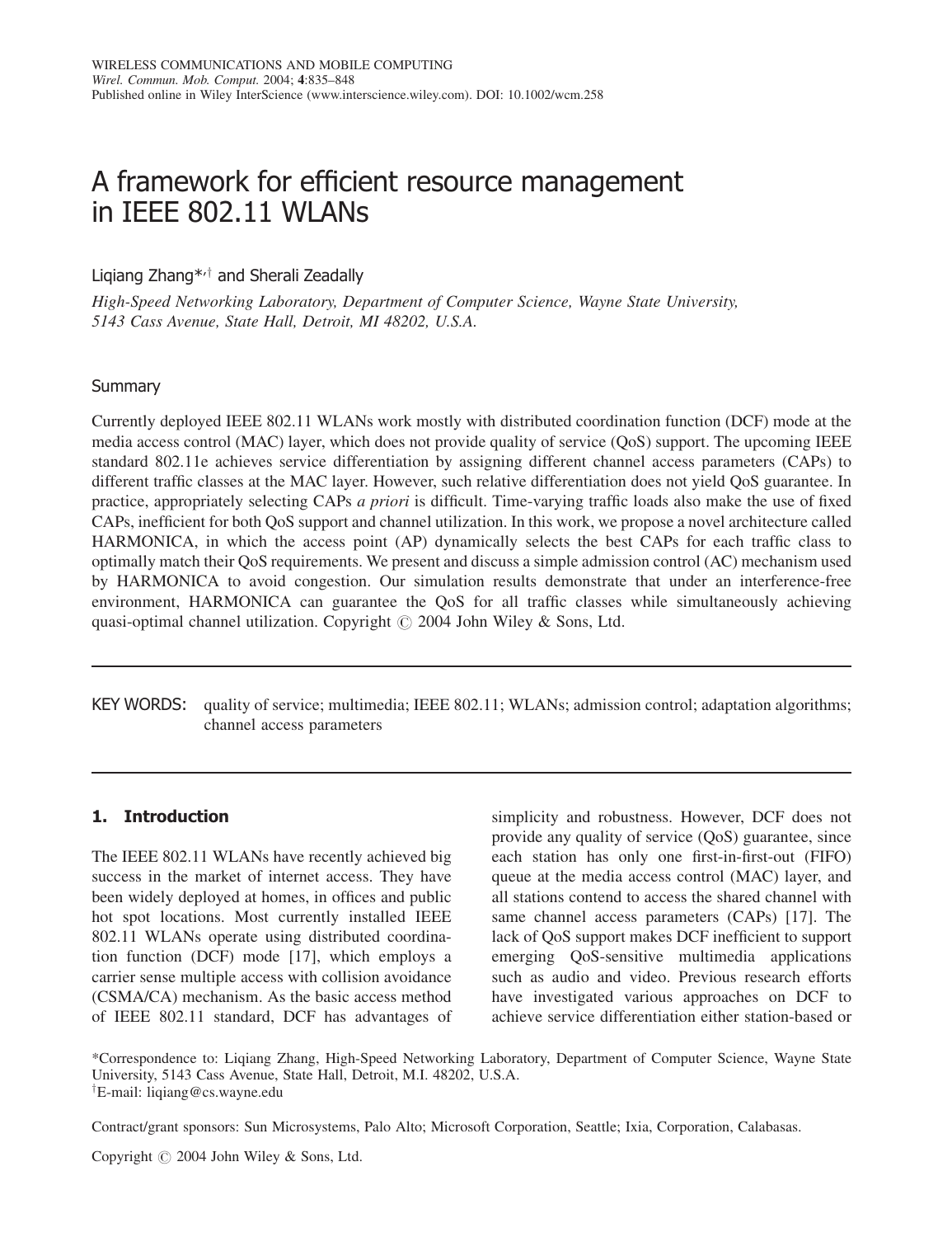queue-based [1,12,24,28]. In the upcoming standard IEEE 802.11e [20], DCF is updated by enhanced distributed channel access (EDCA). With EDCA, each station can have up to four queues, mapped to different traffic classes. Service differentiation can be achieved by assigning different CAPs to different traffic queues. However, in practice, appropriate distribution of CAPs among different traffic classes to achieve target QoS is a challenging issue. Dynamic load in traffic classes also makes it difficult to provide guaranteed QoS when fixed CAPs are used.

Moreover, since DCF is a contention-based protocol, it suffers from collisions in the shared channel, which leads to poor resource utilization. Several research efforts have investigated various approaches to enhance the throughput of DCF by controlling the number of collisions and idle slots. One common approach is to dynamically tune one of the CAPs the contention window (CW) size [2,7,8]. However, this approach relies on accurate estimation of active station numbers and distribution of frame lengths at run time, which may be quite difficult to realize in practice. Furthermore, such approach is not suitable for EDCA, which have multiple queues in each station, and these queues may have different CAPs.

Considering the error-prone, time-varying characteristics of wireless channels, providing hard QoS guarantee in IEEE 802.11 WLAN is an 'impossible task'. Even under the assumption of interference-free, providing QoS guarantees while simultaneously achieving optimal channel utilization is still challenging. In this work, we focus on IEEE 802.11e-based WLANs working in BSS mode [17]. We propose a novel architecture called HARMONICA (enhanced QoS support with admission control for IEEE 802.11 contention-based access), in which the access point (AP) exploits a link-layer quality indicator (LQI) to dynamically adjust CAPs to ensure the QoS of applications while simultaneously achieving quasi-optimal channel utilization. By periodically sampling LQI for each traffic class and utilizing two adaptation algorithms executing over different time scales, the AP selects CAPs that best match the QoS requirements of each traffic class and channel contention level. The AP then broadcasts the CAPs to all the stations in the wireless cell through beacon frames. A relative\_adaptation algorithm aims at adjusting the relative differences between the CAPs among the different classes for the purpose of QoS guarantee. While a base\_ adaptation algorithm is used to synchronously adapt the CAPs of all the classes (increase all or decrease all) to achieve high channel utilization. HARMO-

NICA also employs a simple and flexible admission control (AC) mechanism to avoid congestion. Our simulation results have demonstrated that under an interference-free environment, the HARMONICA can effectively guarantee the QoS of different applications and achieving quasi-optimal aggregate throughput. The overhead (communication and computation) introduced by the HARMONICA is quite low, and the HARMONICA can be easily implemented on 802.11e-based products.

The rest of this paper is structured as follows. In Section 2, we briefly review related works and present the novel contributions of this paper. Section 3 describes the design and implementation issues of the HARMONICA architecture, including the LQI, two adaptation algorithms and the AC mechanism. Performance evaluations of our proposal are presented and discussed in Section 4. Finally, in Section 5, we make some concluding remarks.

# 2. Related Works and Novelty of Contributions

The lack of QoS support in IEEE 802.11 DCF has been reported by several research efforts [22]. Several service differentiation mechanisms have been proposed for DCF. Most of them achieve their goals by assigning different MAC layer parameters or backoff algorithms to different traffic classes [1,12,24,28]. The tunable parameters include those for contention windows (CWMin—minimal size of the contention window and CWMax—maximal size of the contention window), inter-frame space (IFS) and maximum frame length [1,24,28]. In the upcoming IEEE 802.11e standard, CWMin, CWMax and IFS are used to differentiate access categories [20] in EDCA mode. The service differentiation ability of an earlier version of EDCA (called EDCF<sup> $\ddagger$ </sup>) has been evaluated in several works [10,15,23]. However, service differentiation can provide service prioritization but not QoS guarantee. When the traffic load in each class changes, fixed CAPs assignment is not efficient both for QoS and resource utilization.

Several analytical models for DCF have been proposed [2,7,8,29]. Bianchi [2] models the binary backoff counter behavior of a tagged station as a discrete Markov chain model to analyze the maximum and

z In earlier versions of 802.11e drafts (4.0[19] or earlier), EDCF (enhanced DCF) was used as the nomenclature for the contention-based channel access method.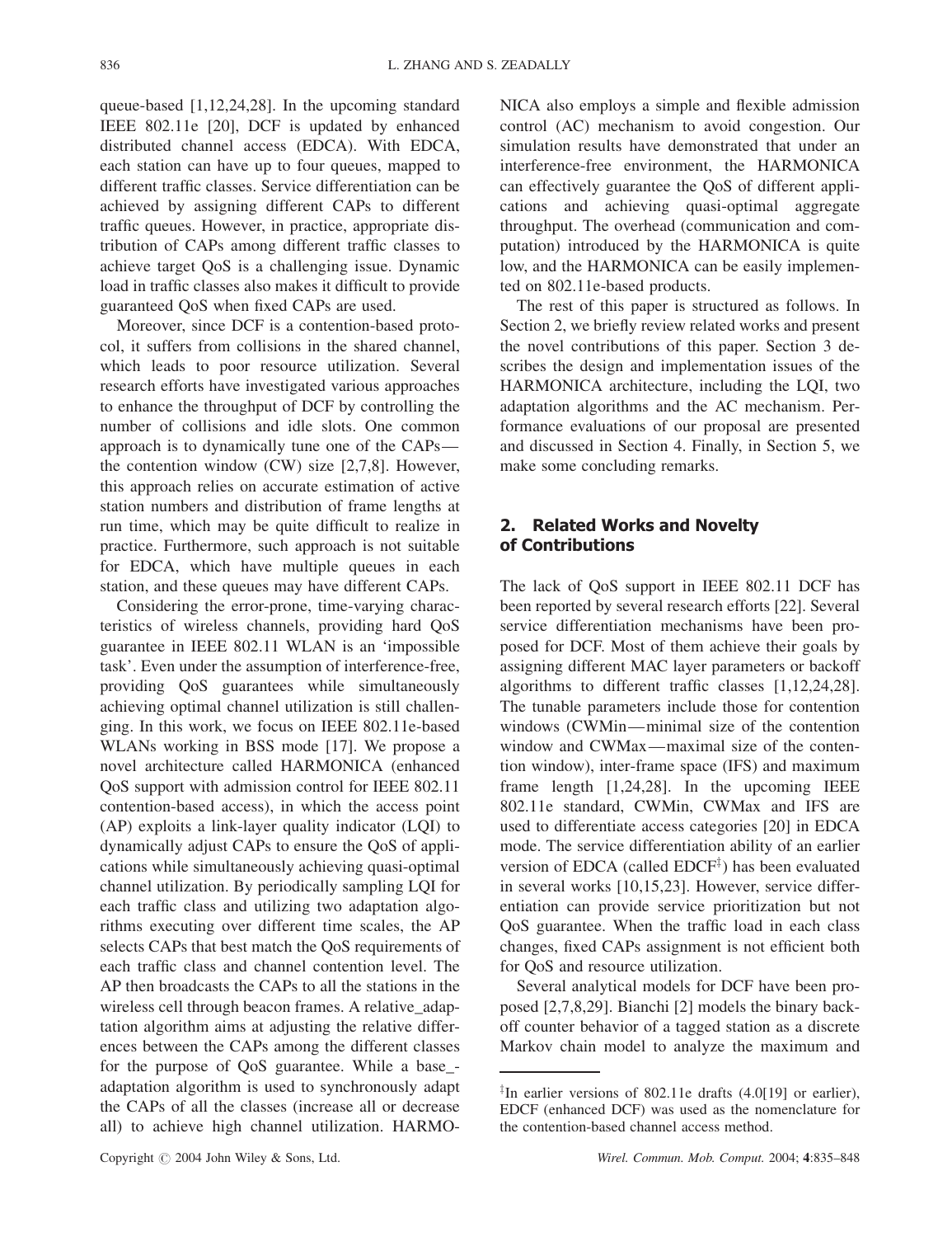saturation throughput performance of DCF. Cali et al. [7,8] derive a theoretical throughput bound by approximating the DCF with a  $p$ -persisted version of IEEE 802.11 protocol. Both Bianchi's and Cali's works reveal that to achieve maximum throughput, the initial CW's size (e.g. CWMin) should be dynamically tuned depending on active station numbers. Their computation of optimal CW's size also relies on accurate estimation of the frame length distribution (for calculation of average collision length. $§$  Moreover, the above approaches are not suitable for EDCA, in which each station may have multiple queues, and these queues are associated with different CAPs.

Bononi et al. [5] propose a novel approach called asymptotically optimal backoff (AOB) to achieve runtime optimization of IEEE 802.11 WLAN performance. In AOB, each station performs an additional control (beyond carrier sensing and backoff algorithm) before any transmission attempt. This control is based on a new parameter named Probability of Transmission  $(P_T)$ . The run-time optimal value of  $P\_T$  for each transmission is calculated using the following formula:

$$
P\_T(\text{opt\_S\_U}, S\_U, N\_A) = 1 - \min\left(1, \frac{S\_U}{\text{opt\_S\_U}}\right)^{N\_A}
$$
\n(1)

where, S\_U is the current slot utilization,  $\int$  opt\_S\_U is the optimal slot utilization to achieve maximum channel utilization and  $N_A$  is the number of unsuccessful transmission attempts of current frame. The values of  $S_U$  and  $N_A$  can be easily measured at run time. Through analysis and simulation, Bononi et al. reveal that the value of opt  $S$ -*U* is independent of active station numbers. Thus the AOB mechanism achieves its goal without the need to know how many stations are active at run time. However, the calculation of  $opt_S U$  still relies on the estimation of frame length distribution.<sup> $\parallel$ </sup> It is worth noting that the AOB mechan-

ism can also be extended to support service differentiation by introducing a priority level in the above formula [5]. As we discussed previously, pure service differentiation is not enough for QoS guarantee.

Probing-based AC [3,6,13,21] has been widely discussed as a promising admission control approach for DiffServ [4] QoS model. Besides its advantages of scalability and simplicity, probing-based AC has shortcomings of set-up delay, stealing bandwidth, false admission, thrashing and inaccuracy etc. [3,6]. Veres et al. [28] propose a novel distributed AC approach for IEEE 802.11 WLANs, which utilizes a virtual MAC (VMAC) algorithm and a virtual source (VS) algorithm to locally estimate achievable service quality. The advantage of this approach is that it does not introduce probing overhead into network, and it can be used in both ad hoc and BSS mode. However, since it is virtual, it only considers the effect of existing flows on the incoming flow, not the effects of the incoming flow on existing flows, which may introduce inaccuracy in making admission decisions.

Our previous work [31] proposed smart EDCF (SEDCF) to enhance the QoS support in IEEE 802.11 WLANs. This work differs from Reference [31] in several aspects. (1) In HARMONICA, we utilize a LQI, instead of MACQI [31] as the QoS feedback. The LQI measures drop rates, link-layer end-to-end delay and throughputs for specific classes at the link layer. A direct mapping between LQI and the QoS experienced at application layer is easily set up. (2) The HARMONICA utilize a base\_adaptation algorithm to achieve quasi-optimal channel utilization, which was not achieved in Reference [31]. (3) By exploiting the information provided by LQI, a simple and flexible AC algorithm is introduced in the HAR-MONICA, which does not exist in our previous work.

The novel contributions of the HARMONICA are summarized as follows:

- 1. By utilizing LQI (locally measured at the AP) to conduct adaptations, we eliminate the necessity of explicitly gathering the experienced QoS informations from all the terminal stations. The validation of taking LQI as the QoS indicator for the whole cell is discussed later in this paper.
- 2. We achieve QoS guarantee and throughput optimization by exploiting two simple adaptation algorithms and one simple AC mechanism. Our approach avoids the need to build a complex, computation-intensive and parameters-relying model (if such a model is accomplishable) to achieve the same goal.

<sup>§</sup> The length of one collision is the transmission time of the frame whose length is the largest among all the frames involved in that collision.

<sup>{</sup> Slot utilization is defined differently from channel utilization [5].

 $\mathbb{I}$  In Bononi et al.'s work, they assume the length of messages is geometrically distributed with a parameter  $q$ , the average length of collisions is then calculated based on this assumption (fixed with time changing). However, in real case, the distribution of the message/frame lengths may be timevariant also traffic-dependent.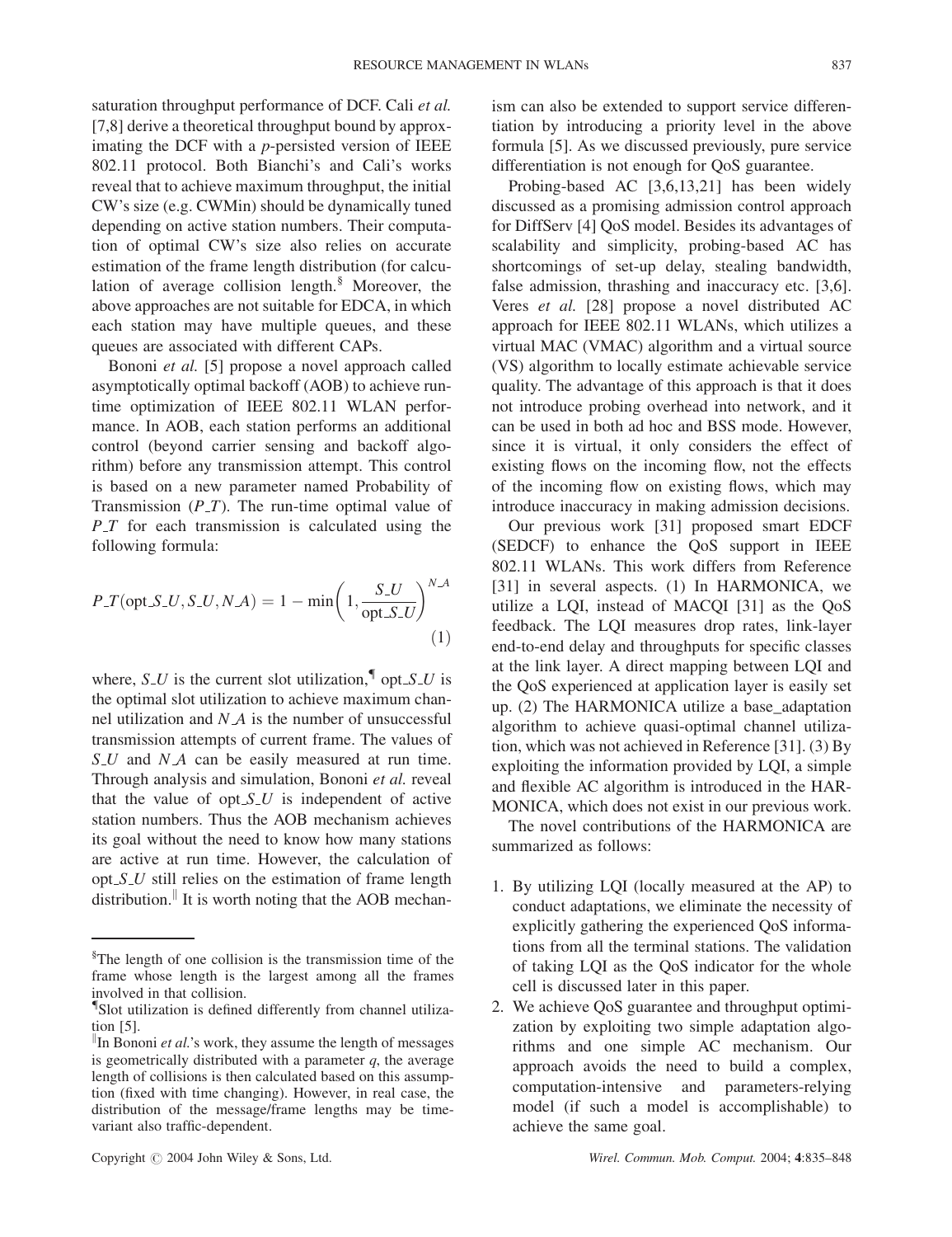## 3. HARMONICA: Design and Implementation Issues

## 3.1. Overview of the HARMONICA Architecture

The HARMONICA architecture is shown in Figure 1. As mentioned earlier, this architecture is for IEEE 802.11 WLANs operating in BSS mode, in which the AP plays the role of a bridge connecting the wireless cell and the wired network (e.g. internet). The core of HARMONICA includes three components, which all reside on the AP:

- 1. LQI monitor (LQIM), which periodically samples the LQI;
- 2. adaptation control unit (ApCU), which executes two adaptation algorithms based on LQI to get best CAPs for each traffic class; and
- 3. admission controller (AdC), which makes admission decisions based on the current LQI and admission requests.

The HARMONICA architecture supports flexible admission policies, which can be defined in policy control unit (PCU). The PCU also defines various thresholds, which are used by LQIM and AdC to judge the measured QoS. The adaptation execution unit (AEU) is rather simple, it just updates the CAPs for all traffic classes based on the calculation results of ApCU. The AEU resides on both the AP and terminal stations. Whenever a terminal station launches a new application (uplink\*\*), the application is first classified to be best-effort or real-time flow. Best-effort flows are always automatically admitted, while real-



Fig. 1. The HARMONICA architecture.

\*\*We denote uplink traffic as the traffic sent from terminal stations to the AP, while the downlink traffic as the traffic sent from the AP to terminal stations.

time flows have to go through the AC process, which is taken care of by the admission control agent (ACA). The ACA sends admission request with QoS requirements of the flow to ACU of the AP and waits for the response. If the real-time flow is admitted, the response will include a class number (1–7), which will be used by the marker unit to mark the packets of the admitted flows. The packets can be marked by utilizing the differentiated services code point (DSCP) in the IP header [25]. The marked packets are sent to IEEE 802.11e MAC layer, which maintains four queues corresponding to up to four traffic classes (including best-effort flows). AC also works on downlink traffic as shown in Figure 1. It involves the cooperation of AdC and bridge unit  $(BU)$ .<sup> $\dagger\dagger$ </sup> If the downlink flows are from wired network (i.e. internet), the QoS requirement of these flows can be achieved by some mechanisms (such as RSVP [27,32]), which is beyond this work.

## 3.2. The Link-Layer Quality Indicator (LQI)

LQI constitutes of the following parameters: drop rate, link-layer end-to-end delay and throughput. The former two parameters are sampled over a shorter time scale and are used by relative\_adaptation algorithm. Throughput is sampled over a relatively longer time scale providing information for the base\_adaptation algorithm. We discuss the validation of using LQI as the adaptation indicator at the end of this section.

## 3.2.1. Drop rate

The drop rate is sampled for each real-time traffic class from downlink traffic only. Packets are commonly dropped at two places: the queue/buffer between the LLC sublayer and MAC sublayer (we call this queue/buffer interface queue (IFQ) in the remainder of this paper) because of buffer overflow, and the MAC sublayer caused by retransmissions exceeding the maximal limits. The drop rate  $dr[i]$  is simply calculated using following formula:

$$
dr[i] = \frac{(IFQ-drop_number[i] + MAC-drop_number[i])}{Ilc\_sent_number[i]}
$$
\n(2)

 $\beta$ <sup>††</sup>We use BU to abstract the bridging functions of the AP, which includes forwarding the outgoing, incoming and intra-cell traffic.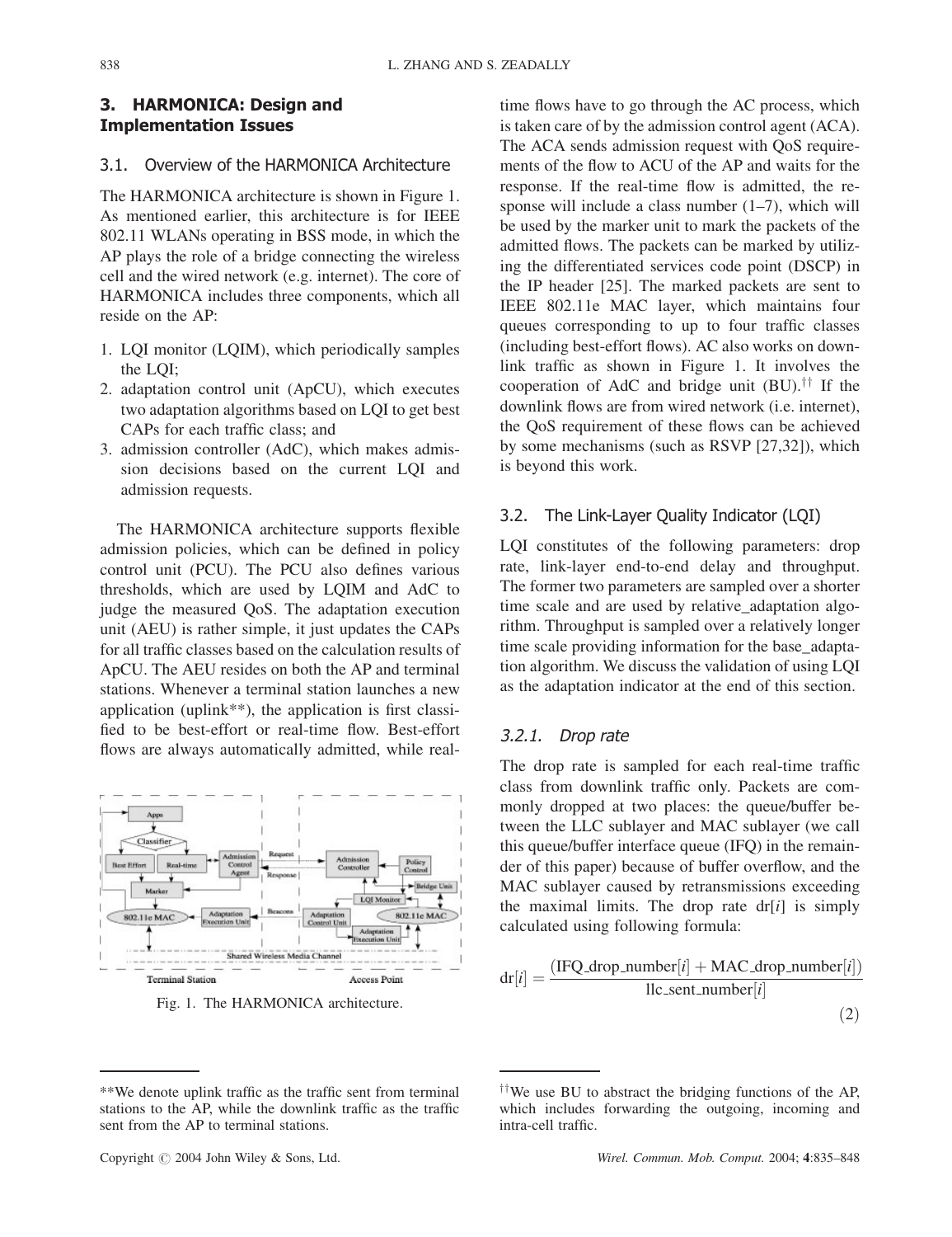where,  $i$  is the index of traffic class, and llc\_sent\_number[ $i$ ] is the total number of packets sent down from LLC sublayer for class *i*. Each drop\_rate[ $i$ ] is sampled for every  $F_{\text{sw1}}$  (the factor of the sampling window size) beacon periods. We define an estimator of exponentially weighted moving average (EWMA) to smooth the estimated value. At each sampling point, the estimator is updated according to following formulas:

$$
\begin{cases}\n\text{dr.curr.} \text{avg}[i] = \text{dr.} \text{last.} \text{avg}[i] \times (1 - \alpha) \\
+ \text{dr}[i] \times \alpha \\
\text{dr.} \text{last.} \text{avg}[i] = \text{dr.} \text{curr.} \text{avg}[i]\n\end{cases} \tag{3}
$$

where,  $\alpha$  is the smoothing factor deciding the agility/ stability of adaptations.

Adaptations need high and low thresholds. For this purpose, we defined two thresholds of drop rate for each real-time traffic class, namely,  $dr$ -thr-high $[i]$  and dr\_thr\_low[ $i$ ].

## 3.2.2. Link-layer end-to-end delay

The link-layer end-to-end delay (L\_delay) is sampled for each real-time traffic class from downlink traffic only. We define the L\_delay as the duration between the time point  $(t_1)$  when a frame is put into IFQ and the time point  $(t_2)$  when the ACK<sup> $\ddagger\ddagger$ </sup> corresponding to that frame is received at the MAC layer. We calculate L\_delay only for successfully transmitted frames. Since  $t_1$  and  $t_2$  can be simply sampled at link layer (in real implementation, these two values can be achieved by updating the NIC driver/firmware), Ldelay can be easily calculated.

L\_delay is a good indicator to application layer end-to-end delay, which can be shown by simple analysis. Please check appendix for details.

The QoS requirement of real-time applications in terms of delay can be defined by the following expression:

$$
Pr{D[i] > D_thr[i]} \le D_pr_thr[i] \tag{4}
$$

where,  $Pr\{\}\$  means probability of  $\{\}$ ,  $D[i]$  is the packet delay for traffic class i,  $D_{\perp}$ thr $[i]$  and  $D_{\perp}$ Pr $_{\perp}$ thr $[i]$  are the delay threshold and the maximum probability of exceeding it for traffic class  $i$ . To use the above

expression to describe the QoS quality observed at the link layer, we periodically sample the rate of packets whose L\_delay is larger than a high delay threshold. The rate is calculated using the following formula:

d-pr-high[*i*] = 
$$
\frac{\text{d\_cross-high_number}[i]}{\text{mac\_sent_number}[i]}
$$
(5)

where  $d$  cross high number  $[i]$  is the number of packets whose delay is larger than the high delay threshold d\_thr\_high[i] in class i, and mac\_sent\_number[i] is the total number of packet successfully transmitted in class i. Similarly, we also record the rate of packets whose L delay is smaller than a low delay threshold for the purpose of adaptation:

d\_pr\_low[i] = 
$$
\frac{d_r \cdot d_r \cdot d_r}{\text{mac}\cdot \text{sent_number}[i]}
$$
 (6)

where d\_cross\_low\_number[ $i$ ] is the number of packets whose delay is smaller than the low delay threshold d thr low  $[i]$  in class i. similar to the drop rate calculation, we also use EWMA to define two estimators for d\_pr\_high[ $i$ ] and d\_pr\_low[ $i$ ]:

$$
\left\{ \begin{array}{ll} \texttt{d-pr.high\_curr\_avg}[i] = \texttt{d_pr.high\_last\_avg}[i] \\ \times (1-\alpha) + \texttt{d_pr.high}[i] \times \alpha \\ \texttt{d_pr.high\_last\_avg}[i] = \texttt{d_pr.high\_curr\_avg}[i] \\ \texttt{d_pr_low\_curr\_avg}[i] = \texttt{d_pr_low\_last\_avg}[i] \\ \times (1-\alpha) + \texttt{d_pr.high}[i] \times \alpha \\ \texttt{d_pr_low\_last\_avg}[i] = \texttt{d_pr_low\_curr\_avg}[i] \end{array} \right. \tag{7}
$$

Two thresholds, namely, d\_pr\_thr\_high $[i]$  and  $d$ -pr\_thr\_low[ $i$ ] are defined for the above two estimators. It is worth noting that these two estimators are also updated for every  $F_{sw1}$  beacon periods.

#### 3.2.3. Throughput

We sample the throughput over a slower time scale, for every  $F_{sw2}$  (similar as  $F_{sw1}$ ,  $F_{sw2}$  defines another sampling window size) beacon periods, where  $F_{sw2} > F_{sw1}$ . Two kinds of throughput are sampled at the AP. One is the aggregate throughput (Agg\_ throughput) of all the traffic classes, including downlink and uplink traffic. The other one is the throughput for best-effort traffic (BE\_throughput), also including downlink and uplink traffic. Agg\_throughput is input to the base\_adaptation algorithm, and BE\_throughput is used for AC purposes.

 $\ddagger$ <sup>‡‡</sup>Here ACK is the acknowledgment for a successfully transmitted frame defined in IEEE 802.11 MAC layer [17], not the ACK packet defined for TCP protocol.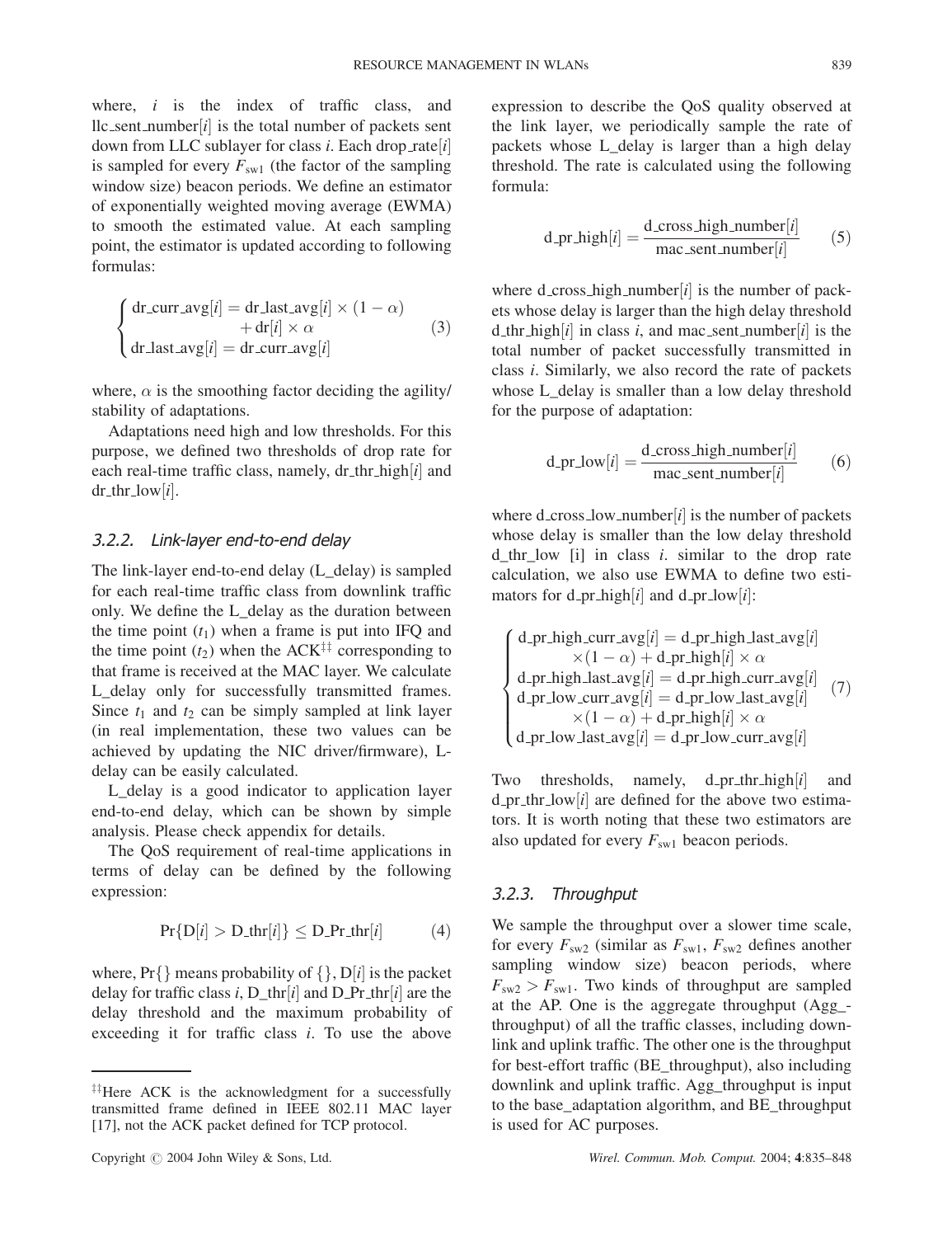# 3.2.4. The validation of using LQI as the indicator to adaptations

As discussed in Reference [31], the validation of using LQI as the indicator to adaptations is based on the observation that, for each traffic class, the QoS experienced by the traffic sent/forwarded by the AP provides a lower bound for the QoS experienced by the traffic sent from terminal stations. This is because in BSS mode all the traffic has to go through the AP, which consequently has much higher load than other stations. More detailed analysis can be found in Reference [31].

## 3.3. Adapation Algorithms

## 3.3.1. Relative\_adaptation

The relative\_adaptation algorithm takes the result of LQIM (only estimations of drop rate and L\_delay are used by this algorithm) as input and is executed by the AP for every  $F_{sw1}$  beacon periods. It adapts the allocation of wireless channel resources by adjusting three CAPs, namely, CWMin, CWMax and Arbitration Inter Frame Space (AIFS) [20]. Since the smaller the CAPs of one traffic class the larger the chance of this traffic class getting access to the shared media, the relative resource allocations for different traffic classes can be controlled by increasing or decreasing the relative difference of their CAPs. The basic principle of this algorithm is to correctly select the best differences between the CAPs of different classes, so that resources can be optimally allocated according to the QoS requirements of each traffic class. To guarantee the QoS for real-time applications, this algorithm needs to work together with our AC mechanism.

A skeleton of the relative\_adaptation algorithm is shown in Figure 2. We briefly explain how this algorithm works. Every time the algorithm is executed, it checks the QoS of all real-time classes in order of increasing priorities.

1. If it finds that the QoS of one class (assume it is class  $i$ ) is worse than its lower thresholds, the execution checks the QoS of all the classes (realtime only) with lower priority than class  $i$  in order of: if it finds one class (assume it is class j) has QoS better than its high thresholds, the CAPs of class *j* will be increased; if none of such classes can be found, the algorithm directly decreases the resources for best-effort traffic by increase its CAPs.



Fig. 2. Skeleton of the relative\_adaptation algorithm.

2. If the  $\cos$  of one class (assume it is class k) is found better than its higher thresholds, it checks the QoS of all the classes (real-time only) with lower priority than class  $k$  in order of decreasing priorities: if one class (assume it is class  $l$ ) is found having worse QoS than its lower thresholds, the CAPs of class *l* will be decreased; if none of such classes exists, the algorithm gives more resources to best-effort class by decreasing its CAPs.

As shown in Figure 2, we adjust the CAPs by calling the two functions: increase\_parameters() and decrease parameters(). Due to the space limitation, we cannot explain all the details. However, some basic rules to be followed by these two functions are listed below.

- 1. We use multiplicative increase multiplicative decrease (MIMD) for these two functions respectively. We compared the performance of MIMD with additive increase additive decrease (AIAD), and found MIMD works better than AIAD in most cases. The experience of selecting the scalers for increasing/decreasing is discussed lately in Section 4.2.
- 2. We use static priority strategy. When we adjust the CAPs, the CAPs for a class with higher priority class are always kept no larger than the CAPs for a class with lower priority, which means the CAPs of  $(i - 1)$ th class and  $(i + 1)$ th class are the bounds for the CAPs of ith class. Besides this, they should fall into the corresponding value range defined in 802.11e standard.
- 3. When we increase the CAPs, we always try to increase the parameters of CW (CWMin and CWMax) first; if they reach the bounds, we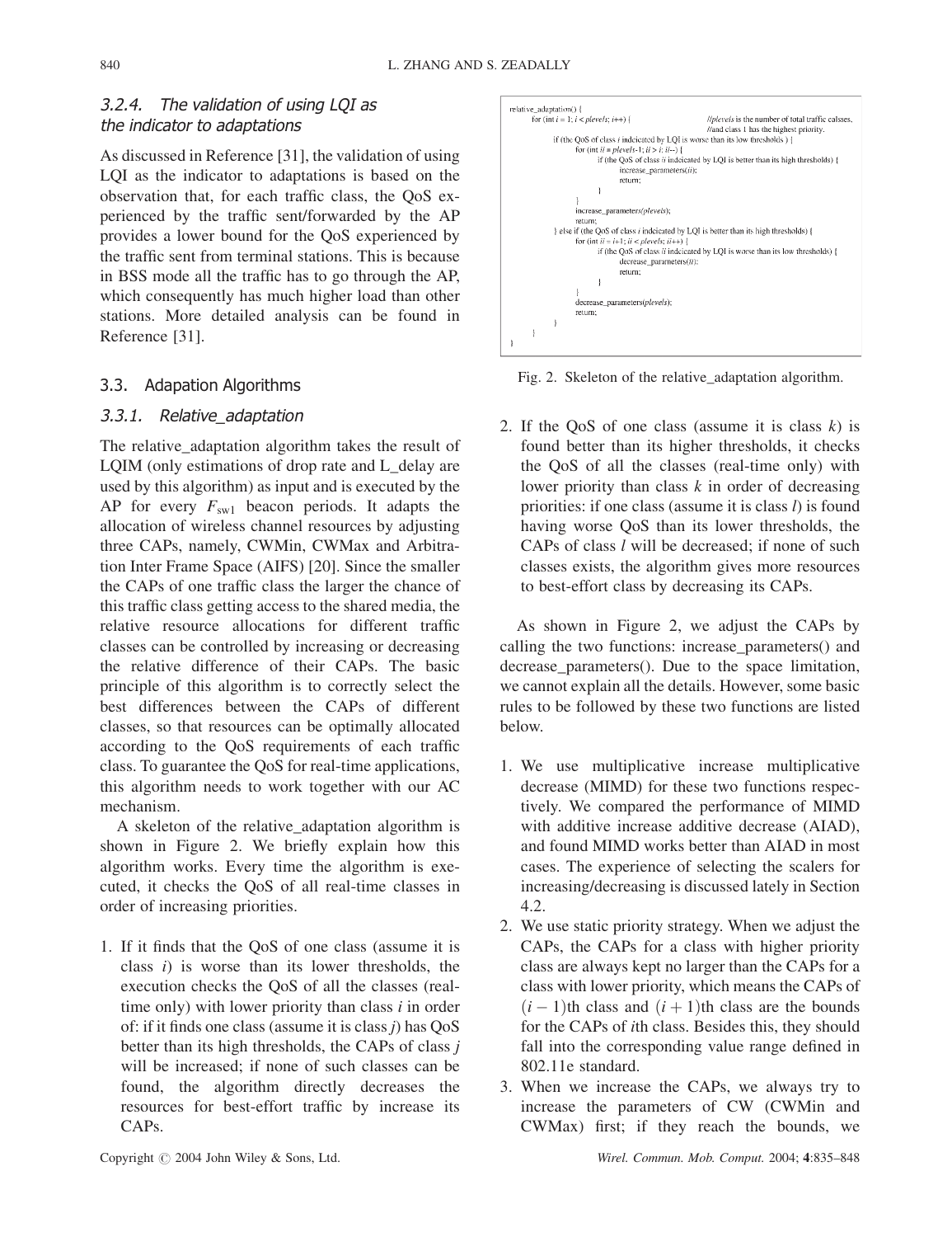

Fig. 3. Flow chart of the base\_adaptation algorithm.

increase the AIFS. However, when we decrease the CAPs, we always try to decrease the AIFS first, if it hits the bound, we decrease the CWMin and CWMax.

#### 3.3.2. Base\_adaptation

We use a simple base adaptation algorithm to adapt the CAPs to achieve quasi-optimal aggregate throughput. In this algorithm, we only adjust the values of CWMin and CWMax. It takes the aggregate throughput of LQI as input and is executed by the AP for every  $F_{sw2}$  beacon periods. The base\_adaptation executes over a longer time scale than relative\_adaptation, so that every time the CAPs are adjusted to achieve higher throughput, the relative\_adaptation algorithm has enough time to adapt the values best for the QoS required also. The flow chart of this algorithm is shown in Figure 3. The base-adaptation algorithm increases or decreases the CAPs synchronously for all classes, depending on the last adaptation direction and its effect on achieved throughput. The update\_parameters() function also utilizes MIMD to increase/decrease the CAPs, it increases (or decrease) the CAPs of all the traffic classes at the same time (this is different from relative\_adaptation, in which only one class's CAPs are adjusted at one time) and the CAPs follow the same requirement on bounds, which is discussed in previous subsection. The base\_ adaptation algorithm is self-corrected, whenever it makes a wrong decision (on the direction of adaptations), it will make corrections in the following round (after  $F_{sw2}$  beacon periods). One exception is, when the network has a light load, the varying traffic may

mislead the adaptations, and cause the algorithm to take several rounds to find the optimal value. However, for the network with light load, throughput optimization is unimportant if not meaningless at all.

One important point is that, sometimes, we have to make a tradeoff between the goals of QoS guarantee and achieving optimal aggregate throughput. Considering the following example, there are just two traffic classes in a wireless cell, one is real-time, the other is BE; and the total load of these two kinds of traffic is larger than the capacity of the cell. We also assume that the real-time traffic has smaller packet size on an average than the BE traffic. From the view of QoS guarantee, the real-time traffic should have protected resource sharing. While from the view of maximum aggregate throughput, all the resources should be given to the BE traffic. In our work, we try to maximize the aggregate throughput only when the QoS is guaranteed.

## 3.4. Admission Control

For real-time applications, if expected limits on drop rate<sup>§§</sup> and delay bound cannot be guaranteed, the applications should be rejected since admitting realtime applications without QoS guarantee only leads to wasting of resources. While best-effort applications can always be admitted. Since the HARMONICA architecture is class-based, the QoS bounds for each real-time traffic class can be pre-defined in PCU by setting various thresholds. Whenever a new real-time application requires admission, the AdC will select a traffic class that best matches its QoS requirements (in terms of drop rate limits and delay bounds), then an AC process will executes taking its input from LQIM and the throughput requirement (req\_throughput) of the flow.

The AC process relies on AC policies, which is decided by the QoS goal we want to achieve. Besides the QoS guarantee for real-time applications, we may want to guarantee a minimal bandwidth (BE\_Min) for BE traffic class. To achieve this goal, the following two rules should not be violated after admitting a new real-time flow (assume it is classified in class  $i$ ):

<sup>§§</sup>The throughput requirement of real-time applications generally depends on what kind of codec they use. Instead of using throughput as a QoS metric for real-time applications, we believe using drop rate is more practical and flexible. However, the throughput requirement should still be included in admission request so that admission decision can be made.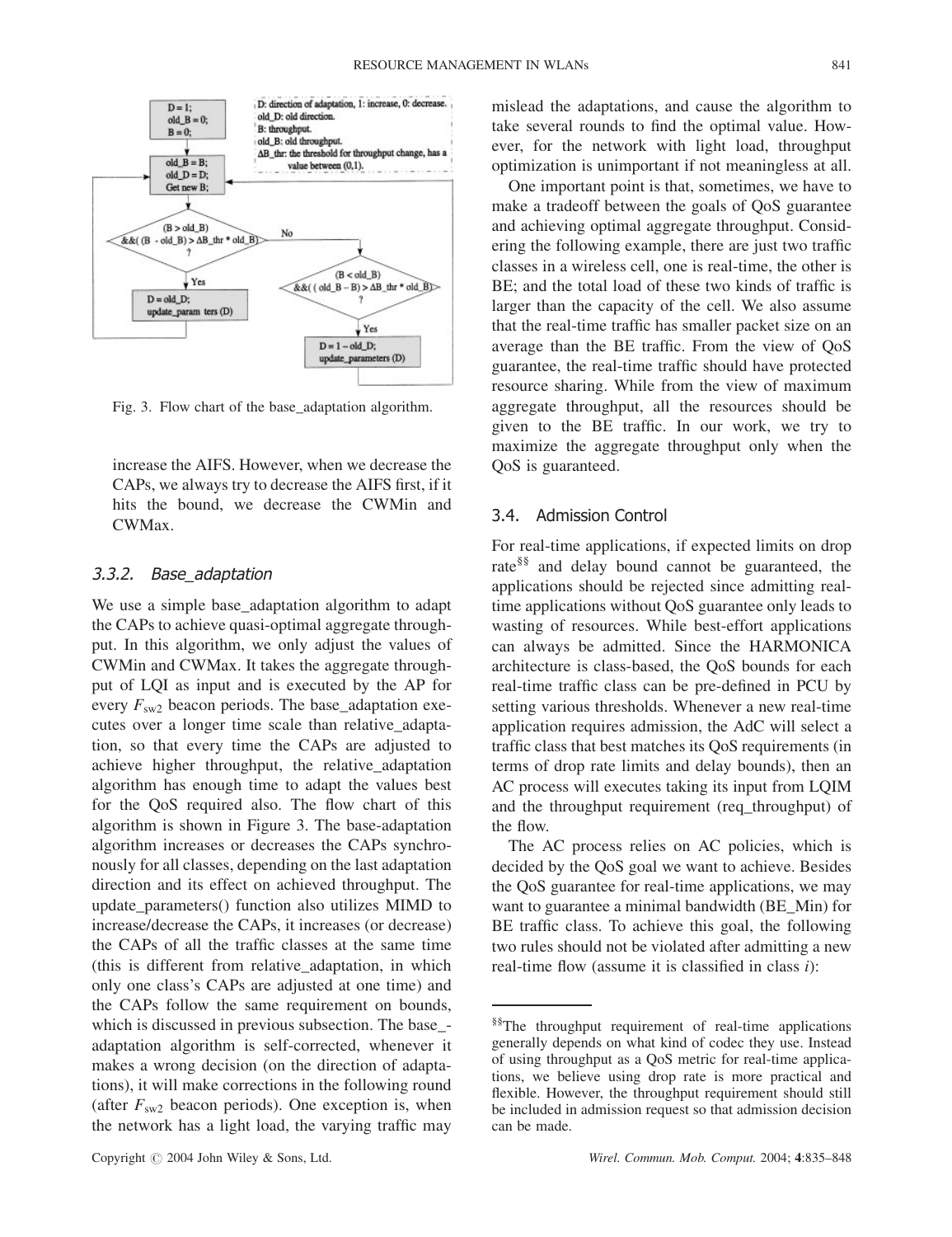- (1) the QoS of each real-time traffic class should be guaranteed;
- (2) BE\_throughput  $\geq$  BE\_Min.

To accurately make an AC decision, we need to ensure that the following three requirements are satisfied:

- (A) the relative adaptation has reached a stable state;
- (B) BE\_throughput-Req\_throughput  $\geq$  BE\_Min;
- (C) the bandwidth of Req\_throughput in BE class can be 'translated' into class *i* without loss.

Among these three requirements, (A) to make sure that at current time the QoS of all the real-time classes are well supported, so the amount of bandwidth expressed by  $BE$  throughput $-BE$  Min is what we can really take advantage of; (B) and (C) to ensure that after this flow is admitted, we can still guarantee the minimal amount throughput for BE traffic, while sustaining the QoS of all real-time classes. However, satisfying (A) introduces delay to the admission process. (C) is hard to be guaranteed, although class  $i$  has a higher priority than BE class, the throughput also depends on the average frame length.

To balance the complexity and accuracy, we take an alternative approach by adding a margin for Req\_throughput. The AC process of HARMONICA simply checks the following inequality:

$$
BE\_throughput - Req\_throughput \times F_{intra-cell} \times F_{margin} \geq BE\_Min
$$
 (8)

where,  $F_{\text{margin}}$  is the factor of margin,  $F_{\text{intra-cell}}$  is 2 for intra-cell flows,\*\*\* and 1 for uplink or downlink flows. The value of  $F_{\text{margin}}$  can be roughly estimated using the following formula:

$$
F_{\text{margin}} = \frac{\text{L-BE}}{\text{L-Req}} \tag{9}
$$

where, L\_BE is the average frame length for besteffort traffic, while L\_Req is the average frame length for the requested traffic flow. L\_BE can be sampled in LOIM, and L\_Req can be sent to the AP with admission requests. It is worth noting that estimating the mean frame length is much easier than estimating the average collision length discussed previously in Section 2. If one real-time flow is wrongly admitted (the AP find this when the BE\_throughput falls below the BE\_Min), the AP can choose to drop the last admitted flow by explicitly informing the corresponding node through admission response messages.

# 4. Performance Evaluations and Discussions

To evaluate the performance of our proposed QoS approach, we have implemented HARMONICA using Berkeley NS V2.1b7 simulator [26]. We compare the performance of HARMONICA in terms of QoS guarantee and aggregate throughput to that of EDCA using fixed CAPs. We select different CAPs for EDCA in three cases: (1) the first case follows the default parameter set given in IEEE 802.11e draft v5.0 [20]; (2) the second case is an extreme case, in which the parameters for each class differ significantly, aiming at very strict service differentiations; (3) and the third case explores the parameters, by which we try to provide quite loose service differentiations. For simplicity, we call these three cases EDCA-default, EDCA-strict and EDCA-loose respectively.

## 4.1. Simulation Scenario and Traffic Models

We have conducted simulations with various scenarios. Due to the space limitations, we report the results of one scenario in this paper. The scenario contains 100 terminal stations and one AP. All of them operate on IEEE 802.11a PHY mode-6 [18] sharing a clear (interference free) wireless channel. The related PHY/ MAC parameters (excluding CAPs) are listed in Table I. We construct three types of traffic flows

Table I. IEEE 802.11a PHY/MAC parameters used in simulations.

| Parameters                          | Values     |  |
|-------------------------------------|------------|--|
| Data rate                           | 36 Mbits/s |  |
| Modulation                          | 16-OAM     |  |
| MAC header                          | 28 bytes   |  |
| Preamble length                     | $16 \mu s$ |  |
| PLCP header length                  | $4 \mu s$  |  |
| Slot time                           | $9 \mu s$  |  |
| Short inter-frame space             | $16 \mu s$ |  |
| Clear channel assurement (CCA) time | $3 \mu s$  |  |
| RxTx turnaround time                | $1 \mu s$  |  |
| RTS threshold                       | 3000 bytes |  |
| Fragmentation threshold             | 3000 bytes |  |
| Long retry limit                    | 4          |  |
| Short retry limit                   | 7          |  |
| Beacon period                       | 100 ms     |  |

<sup>\*\*\*</sup>One intra-cell flow in fact contains one uplink flow and one downlink flow.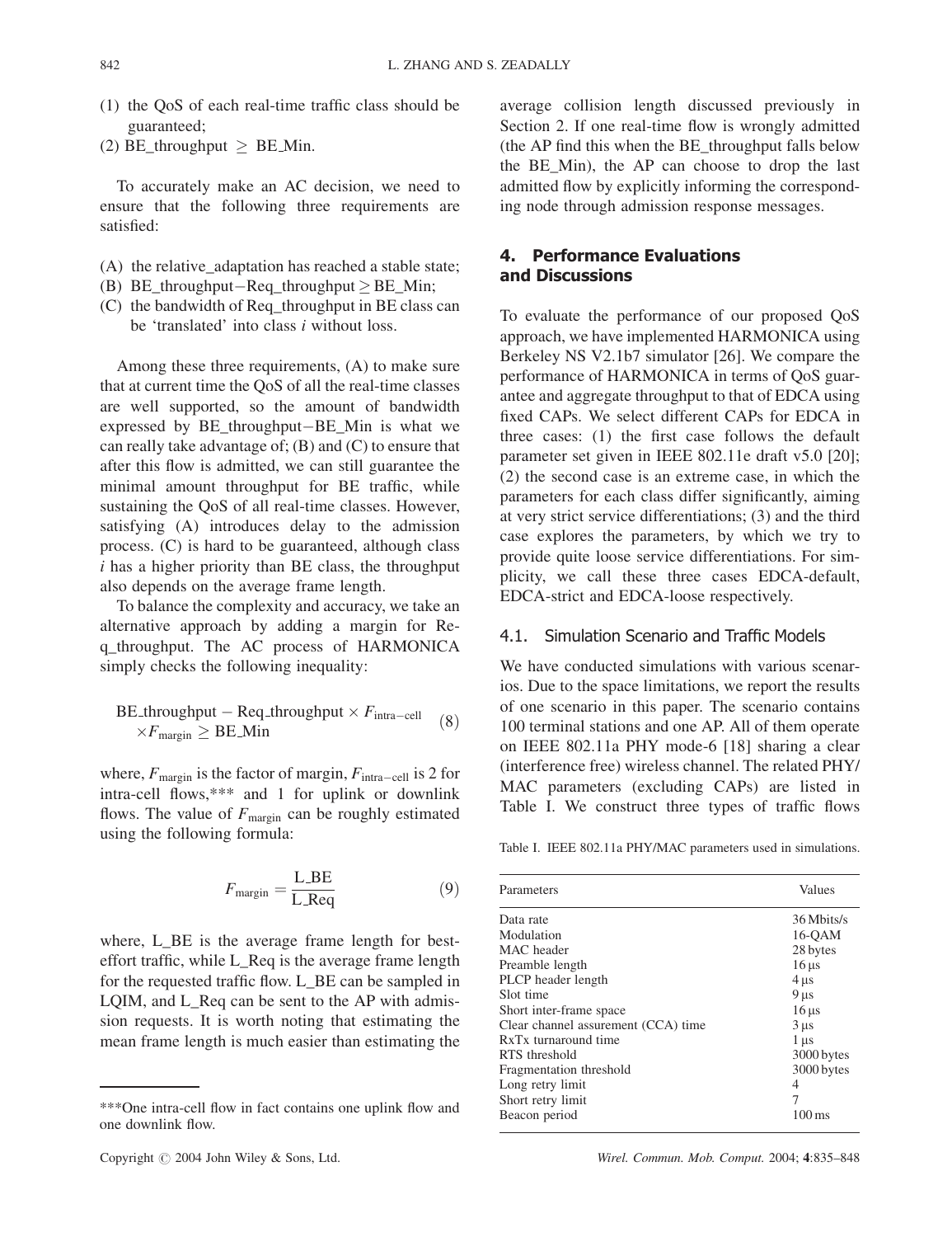| Traffic<br>class | Characteristics                                                                                                                                                             | CAPs (EDCF-default/EDCF-strict/EDCF-loose) |                |             |
|------------------|-----------------------------------------------------------------------------------------------------------------------------------------------------------------------------|--------------------------------------------|----------------|-------------|
|                  |                                                                                                                                                                             | <b>CWMin</b>                               | <b>CWMax</b>   | AIFS $(us)$ |
|                  | ITU-T G.729A VoIP stream, Packet size $= 60$ bytes,<br>Packet interval = $20 \text{ ms}$ , Bit rate = $24 \text{ kbits/s}$                                                  | 31/7/15                                    | 63/31/63       | 43/43/43    |
| 2                | H.263 Video trace, VBR traffic with target bit rate of 256 kbits/s                                                                                                          | 63/63/23                                   | 127/127/127    | 43/124/43   |
| 3                | Exponential on/off traffic, Packet size $=$ 368 bytes, Average burst<br>time = $500 \text{ ms}$ , Average idle time = $500 \text{ ms}$ , Burst rate = $200 \text{ kbits/s}$ | 127/127/31                                 | 1023/1023/1023 | 52/484/52   |

Table II. Flow characteristics and channel access parameters (CAPs) for the three traffic classes.

between the AP and terminal stations, namely, VoIP streams, video streams, and BE traffic flows. We model the VoIP traffic source using ITU-T G.729A codec [16], and assume that the audio stream is transmitted over RTP/UDP/IP. This model generates 60-byte messages (40 Bytes overhead introduced by RTP/UDP/IP) periodically with an interval of 20 ms yielding a bit rate of 24 kbits/s. For the video traffic source, we use a trace of real H.263 video stream captured in an office environment. This trace produces a variable bit rate (VBR) traffic with target bit rate as 256 kbits/s. More information on this video trace can be found in Reference [14]. We model the BE traffic source using an exponential on/off model, which generates packets at a constant burst rate (200 kbits/ s) during 'on' period, and no packets during 'off' period; burst times and idle times are taken from exponential distributions, both of them have the average of 500 ms. The packet size of BE traffic is set to 368 bytes, which is the mean packet length of real LAN traces [15]. The characteristics of these three types of traffic are summarized in Table II.

The distribution of the traffic flows is shown in Figure 4. There is one pair (one downlink, one uplink) of BE flows between each terminal station (node 1  $\sim$  node 100) and the AP, starting from simulation time 0.0 s and stopping at 80.0 s. VoIP and video flows are created dynamically. Starting from 10.0 s, for every 1.0 s, there are one pair VoIP flows and one pair of video flows launched. These real-time flows stop at



(80.0 s—their launching time). There are 30 pairs of VoIP flows and the same number of video flows are launched between nodes  $1 \sim 30$  and the AP. The CAPs for the three cases of EDCA testing are listed in Table II. We use the CAPs of EDCA-default as the initial values to evaluate the HARMONICA architecture.<sup>†††</sup>

The main performance parameters for voice and video traffic are well-known to be packet transfer latency and packet loss. In order to preserve the end-user-perceived quality, the target end-to-end QoS for voice/video applications can be set as follows: (1) for voice streams, the maximum one-way latency is 150 ms and the maximum packet loss is 5%; (2) for video streams, 400 ms as the maximum oneway latency and 5% as the maximum packet loss rate [9,11]. Since the WLANs represent only the last hop of an end-to-end connection, we have chosen to select more stringent requirements. In our experiments, we use  $Pr{delay > 30 \text{ ms}} \le 0.05$  and  $Pr{delay > 0.05}$  $80 \,\text{ms} \} \leq 0.05$  to bound the one-way latency for voice and video respectively. While for BE traffic no limits on drop rate and latency are defined. However, in this case, we try to guarantee a minimal aggregate bandwidth for BE traffic. We set this minimal bound as 1 Mbits/s. We introduce a new concept called useful throughput to demonstrate the QoS experienced at each flow. The difference between useful throughput and throughput is that useful throughput only counts the packets whose latency is less than some limit. We denote useful throughput as BW<sub>limit</sub> in this context. As discussed previously, we investigate  $BW_{30ms}$ ,  $BW_{80ms}$ , and  $BW_{+\infty}$  for class 1, 2, 3 respectively.

#### 4.2. Simulation Results and Discussions

Since flows in same class and direction experience similar QoS and the downlink traffic has a lower QoS

titThis is not a necessary choice, we can also use other Fig. 4. Dynamic traffic load of the simulation scenario. initial values, since the HARMONICA is auto-adaptive.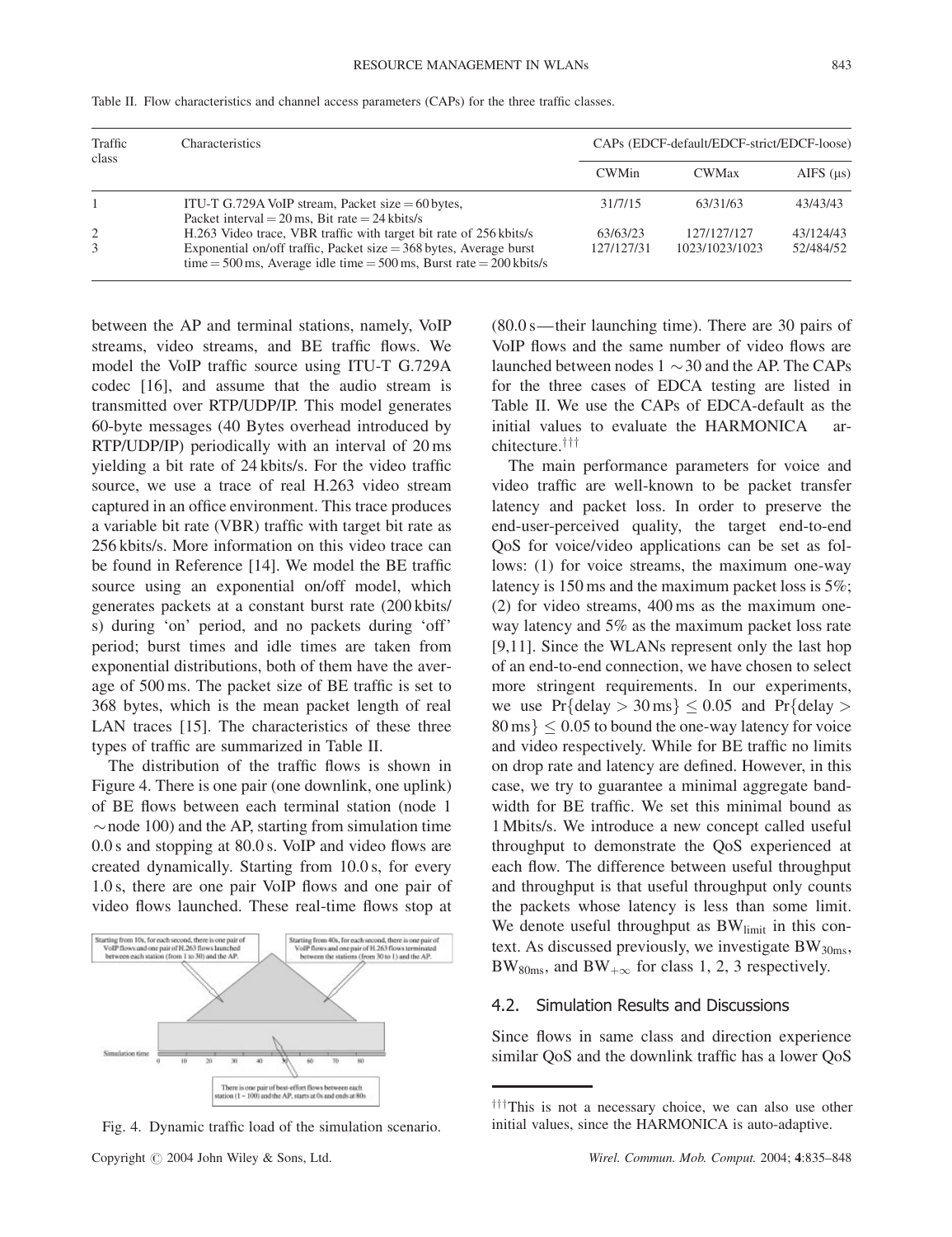

Fig. 5. Useful throughput of the flows in class 1.



Fig. 6. Useful throughput of the flows in class 2.

bound for each class, instead of presenting the QoS of all the flows, we only report the QoS of one downlink flow for each class. In this case, we select the flows from the AP to node 1, since these flows cover the longest running period among all other flows. The useful throughputs of real-time classes are demonstrated in Figures 5 and 6 respectively. The end-to-end delay and distributions of delay of class 1 (G.729A VoIP streams) are shown in Figures 7 and 8, while Figures 9 and 10 give the delay information for class 2 (H.263 Video streams). We also give the aggregate useful throughputs for the BE class in Figure 11. We present the aggregate useful throughputs of the whole network cell in Figure 12. To compare the performance of HARMONICA to that of EDCA, we give the results for HARMONICA and three EDCA cases (EDCA-default, EDCA-strict, EDCA-loose) in each Figure.

Let us briefly explain the results for the HARMO-NICA and the three cases of EDCA. From Figures 5 to



Fig. 7. End-to-end delay for class 1.



Fig. 8. Delay distributions for class 1.



Fig. 9. End-to-end delay for class 2.

10, we can see that only HARMONICA can guarantee the QoS of all the VoIP and video streams, while all the three cases of EDCA failed to do this. The EDCAstrict case guarantees well the QoS of VoIP flows but performs poorly to bound the QoS for video streams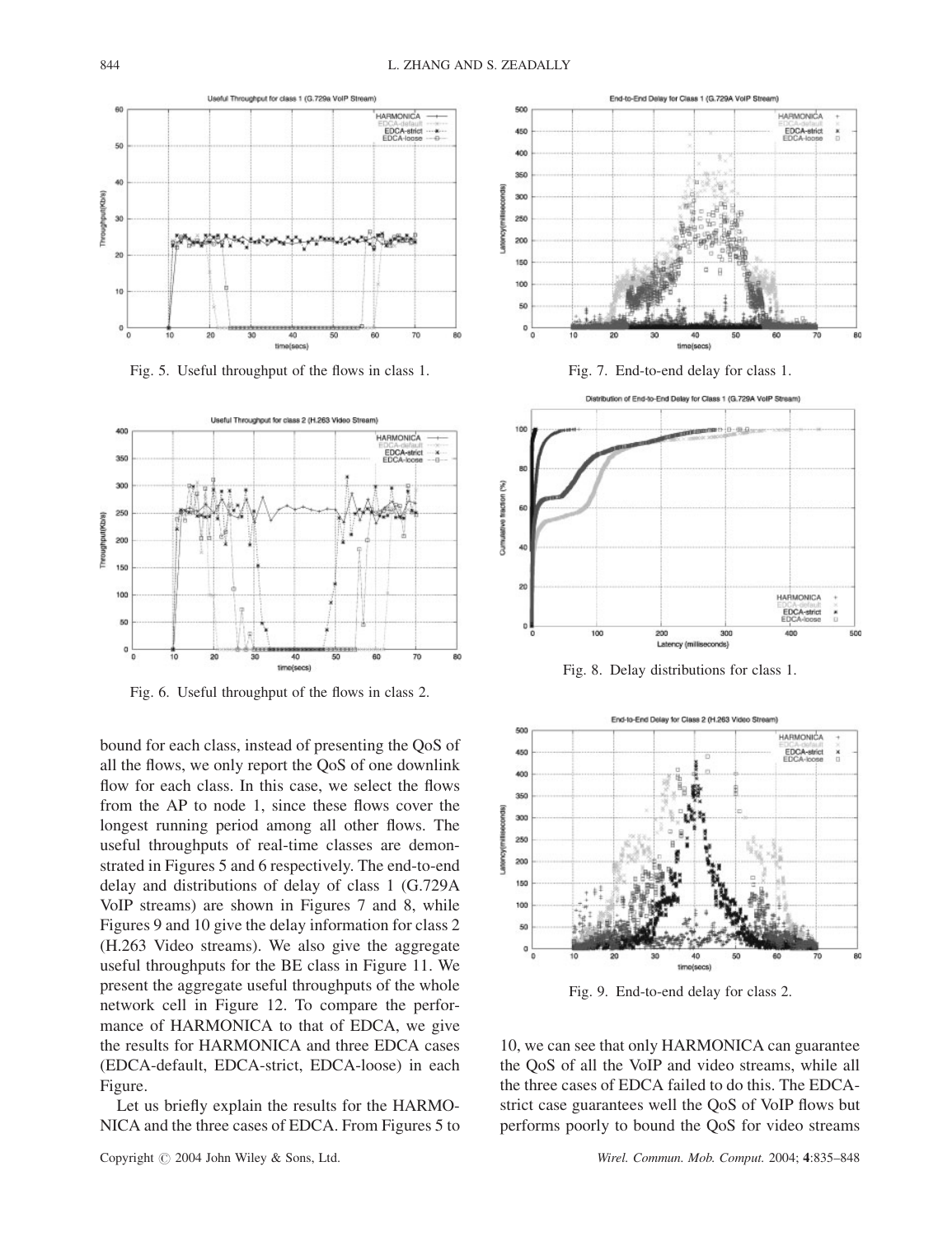

Fig. 10. Delay distributions for class 2.



Fig. 11. Aggregate useful throughput of the flows in class 3.



Fig. 12. Aggregate useful throughput of the whole cell.

and gets much lower throughput for BE traffic than all other cases. The EDCA-default and EDCA-loose do not guarantee the QoS for both and VoIP and video streams. The goal of QoS guarantee is achieved in

control mechanism of HARMONICA helps to avoid congestion by rejecting incoming real-time flows. From our results, we find that HARMONICA starts to deny incoming video streams from 30.0 s and VoIP flows from 31.0 s. And at about 37.0 s, HARMONICA dropped the last admitted (at 31.0 s) VoIP flow since the BE\_throughput has fallen down below 1 Mbits/s (as shown in Figure 11). Figure 12 clearly shows that HARMONICA, which benefits from the relative\_adaptation as well as the base\_adaptation, achieves higher aggregate throughput than all other cases. We have also conducted extensive simulations to investigate the effects of the various values of several factors on performance. Such factors includes  $\alpha$ ,  $F_{\text{sw1}}$ ,  $F_{sw2}$  and the adaptation scalers for both adaptation

HARMONICA by two mechanisms. During 10.0 s– 30.0 s and 50.0 s–70.0 s, the HARMONICA mainly relies on the relative\_adaptation algorithm to satisfy the QoS requirements of real-time applications. The three EDCA cases cannot achieve this because they use fixed CAPs. During 30.0 s–50.0 s, the admission

algorithms. Due to the space limitation, we cannot present all the results in this work. Generally, selecting different values for these factors is to make the tradeoffs between agility and stability. For  $\alpha$ , the values between 0.5 and 0.8 are better than others. A good range for  $F_{sw1}$  is 1–5, and that for  $F_{sw2}$  is  $2 \times F_{sw1} - 5 \times F_{sw1}$ . We have used 0.5, 1 and 5 for each of these factors in the reported simulations. In terms of the scalers for relative adaptation and base\_adaptation, we found that the values between 1.2 and 1.5 do not significantly affect performance. The values in this range are better than other values for the final results. We have used 0:02 as the value for  $\Delta B$  thr (used in base adaptation) in the simulations reported above. A good range for this threshold is found to be 0.01–0.03.

The computation overhead of the HARMONICA is quite low. The relative\_adaptation algorithm has the highest time complexity among all computations involved in HARMONICA. Its complexity is  $\bigcap (n^2)$  in terms of the number of classes, and  $\bigcap(1)$  in terms of the number of flows. Since the HARMONICA supports up to four classes, the time complexity is bounded. The broadcasting of CAPs does not introduce extra communication overhead into IEEE 802.11e-based products since the 802.11e beacons already contain a defined QoS parameter set, which includes CAPs for each traffic category. HARMO-NICA can be implemented in IEEE 802.11e-based products by upgrading the driver/firmware of the NICs.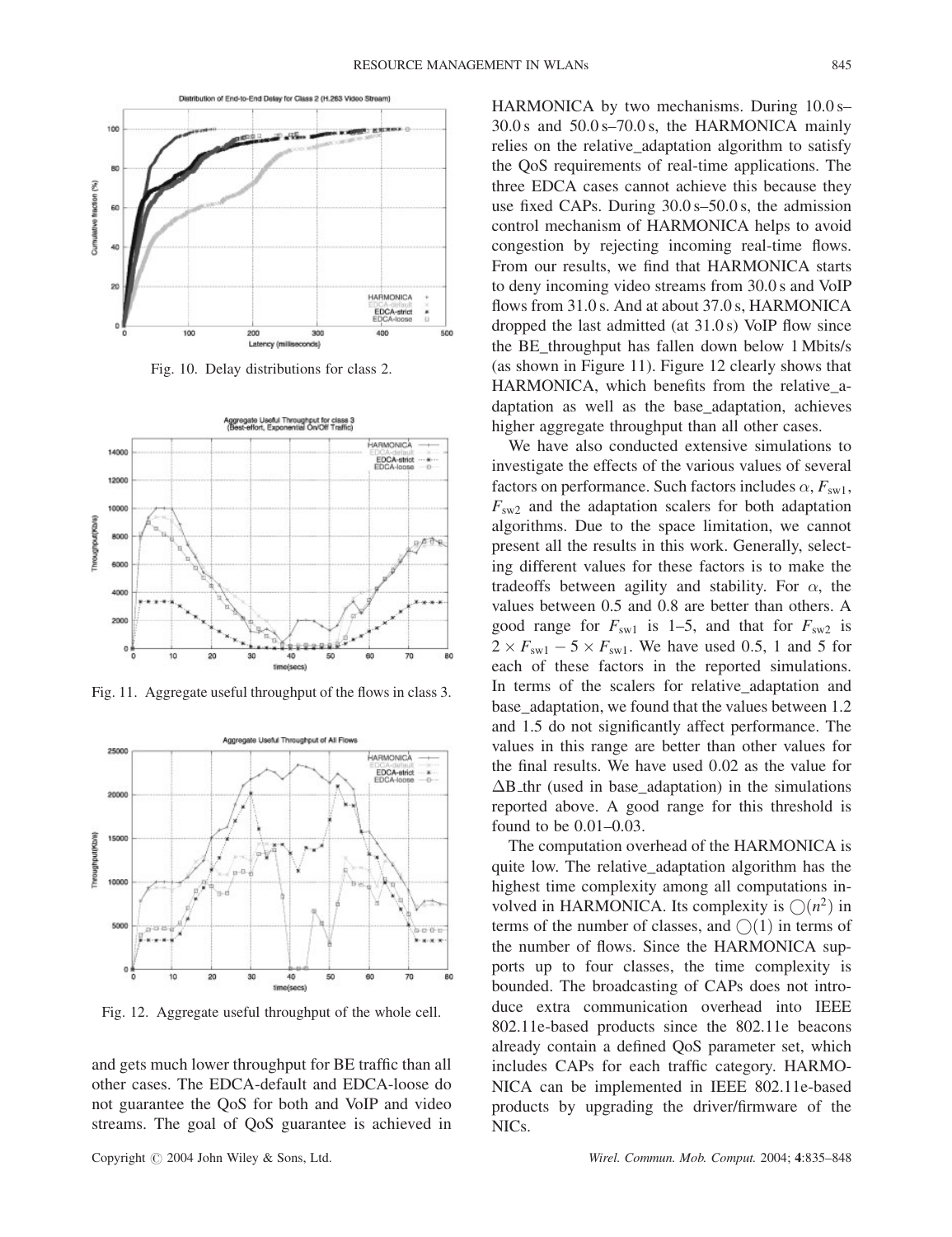## 5. Conclusions

In this paper, we proposed a novel architecture called HARMONICA to achieve QoS guarantee and quasioptimal channel utilization in an IEEE 802.11e-based WLAN. It achieves its goals by utilizing two adaptation algorithms and one simple admission control scheme. The simulations conducted using NS-2 simulator demonstrate that, under an interference-free environment, HARMONICA can well satisfy the QoS requirements for different traffic classes while simultaneously achieving higher aggregate throughput than EDCA with fixed CAPs. One advantage of this architecture is that it provides the ability to control the resource allocation from the AP. Although HARMONICA is currently designed for an interference free environment, it can also be extended to enable deployment in noisy environments by enhancing some mechanisms to adapt to interferences.

#### Acknowledgements

We are grateful to the anonymous reviewers for their constructive suggestions, which helped to improve the quality of this paper. We thank the guest editor Sunghyun Choi for his time, encouragements and support throughout the revision process. We would also like to thank Xiaoning He of NTT-DoCoMO laboratory (U.S.A.), who provided us assistance with the 802.11e drafts. Liqiang Zhang was supported by a Wayne State University Thomas C. Rumble Fellowship. This work has also been supported by grants from Sun Microsystems (Palo Alto), Microsoft Corporation (Seattle) and Ixia Corporation (Calabasas). We are also grateful to Farshad Fotouhi and Monica Brockmeyer for making the laptops available to us to conduct our simulation experiments.

## Appendix: The Relation Between L\_delay and A\_delay

We denote the application layer end-to-end delay as A\_delay, it can be expressed as following formula:

$$
A\_delay = T_{(app-1lc) @ sender} + T_{(llc-mac) @ sender} + T_{mac@sender-mac@receiver} \qquad (10)
$$
  
+ T<sub>(mac-app)@receiver</sub>

where,  $T_{(app-1)c)\text{@sender}}$  is the delay when a packet travels from the application layer to the LLC layer at the sender,  $T_{(1lc - mac)@sender}$  is the buffering delay at the sender's IFQ, T<sub>mac@sender-mac@receiver</sub> is the delay for transmitting the packet from the sender to the receiver (including deferring, backoff and propagation delay, etc.) and finally  $T_{(mac-app)@receiver}$  is the delay from the MAC layer to application layer at the receiver. The L\_delay (link layer end-to-end delay) can be expressed by the following formula:

$$
L\_delay = T_{(llc-mac)@sender} + T_{mac@sender-mac@receiver} + SIFS + T_{ack-propgation@phy}
$$
\n(11)

where, short inter frame space (SIFS) is standarddefined duration between the receiver as it gets a frame and sends back the ACK, and  $T_{ack-proposition@phv}$  is the physical layer propagation time for an ACK frame. Using the above two equations, the difference of Adelay and L-delay is calculated as:

$$
\begin{aligned} \text{A-delay} - \text{L-delay} &= \text{T}_{(\text{app}-\text{Ilc}) \textcircled{e} \text{sender}} \\ &+ \text{T}_{(\text{mac}-\text{app}) \textcircled{e} \text{receiver}} \\ &- \text{SIFS} - \text{T}_{\text{ack}-\text{propation} \textcircled{e} \text{phy}} \end{aligned} \tag{12}
$$

For current WLANs (with bandwidthmuch less than 1 Gbits/s), the wireless link is still the bottleneck for the end-to-end communications [30]. The values of  $T_{\text{(app-1lc)}@sender}$  and  $T_{\text{(mac-app)}@receiveer}$  are very small (less than several  $ms^{\ddagger\ddagger\ddagger}$ ) and are almost constant for each packet transmission in current terminal stations (PC, laptop or even PDA). SIFS and  $T_{ack-propagation@phy}$ are small constants (i.e. for IEEE 802.11a [18] WLAN, the two values are respectively  $9 \mu s$  and less than 40  $\mu$ s). So the value of A\_delay  $-L$ \_delay can be seen as a small variable.

#### References

- 1. Aad I, Castelluccia C. Differentiation mechanisms for IEEE 802.11. In Proceedings of IEEE INFOCOM 2001, Alaska, USA, April 2001.
- 2. Bianchi G. Performance analysis of the IEEE 802.11 distributed coordination function. IEEE Journal on Selected Areas in Communications 2000; 18(3): 535–547.
- 3. Bianchi G, Capone A, Petrioli C. Throughput analysis of endto-end measurement-based admission control in IP. In Proceedings of IEEE INFOCOM 2000, Tel Aviv, Israel, March 2000.
- 4. Blake S, Black D, Carlson M, Davies E, Wang Z, Weiss W. An Architecture for Differentiated Services. RFC 2475, Dec. 1998.

 $\ddagger$ <sup> $\ddagger$ </sup> We use ms to denote milliseconds, and  $\mu$ s to denote microseconds.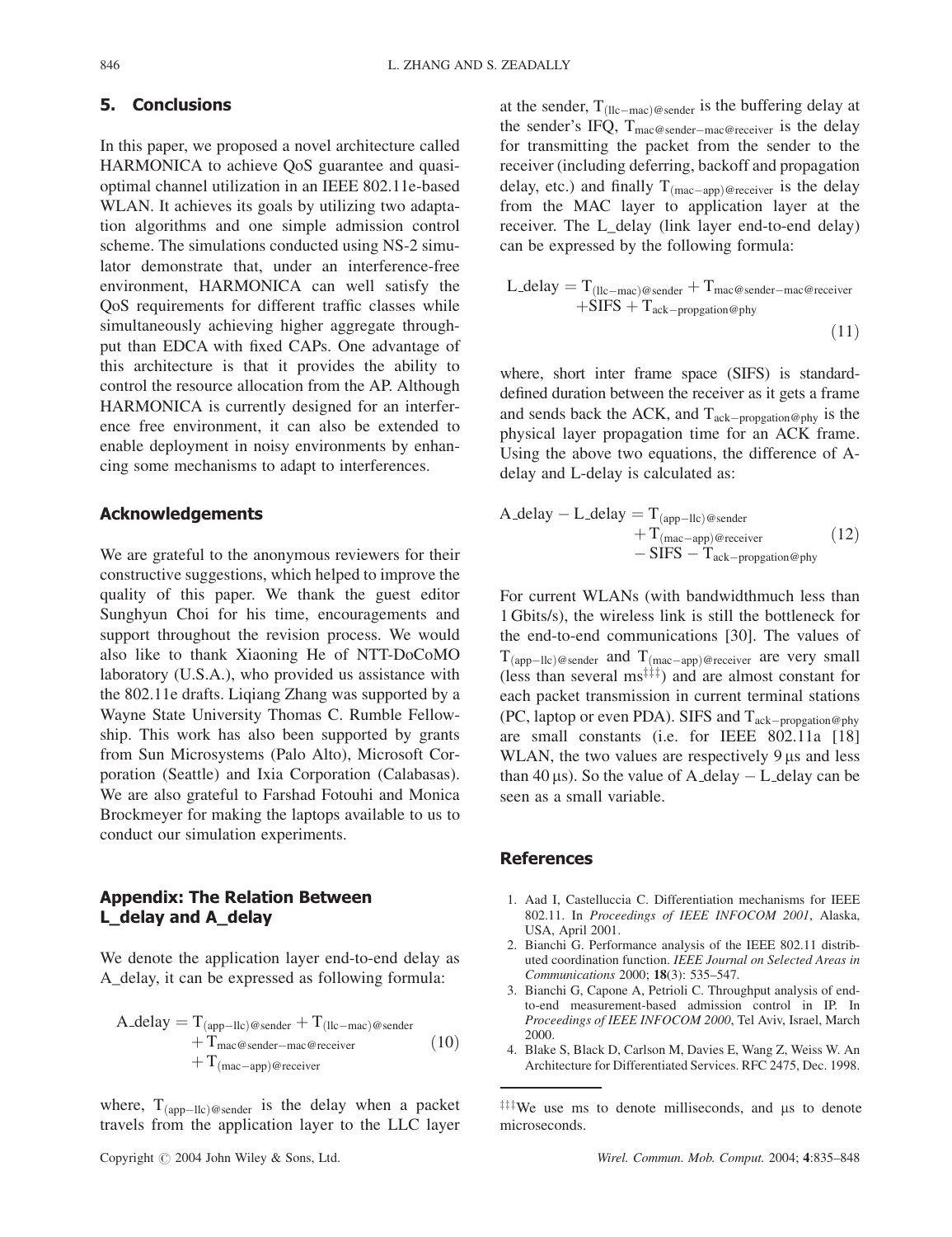- 5. Bononi L, Conti M, Gregori E. Run-time optimization of IEEE 802.11 wireless LANs performance. IEEE Transactions on Parallel and Distributed Systems 2004; 15(1): 66– 80.
- 6. Breslau L, Knightly E, Shenker S, Stoica I, Zhang H. Endpoint admission control: architecture issue and performance. In Proceedings of ACM SIGCOMM 2000, Stockholm, Sweden, August 2000.
- 7. Cali F, Conti M, Gregori E. IEEE 802.11: design and performance evaluation of an adaptive backoff mechanism. IEEE Journal on Selected Areas in Communications 2000; 18(9): 1774–1786.
- 8. Cali F, Conti M, Gregori E. Dynamic tuning of the IEEE 802.11 protocol to achieve a theoretical throughput limit. IEEE/ACM Transactions on Networking 2000; 8(6): 785–799.
- 9. Chen T, Gerla M, Kazantzidis M, Romanenko Y, Slain I. Experiments on QoS adaptation for improving end user speech perception over multi-hop wireless networks. In Proceedings of ICC'99, Vancouver, Canada, June 1999.
- 10. Choi S, Prado JD, Shankar SN, Mangold S. IEEE 802.11e contention-based channel access (EDCF) performance evaluation. In Proceedings of IEEE ICC'03, Anchorage, Alaska, USA, May 2003.
- 11. Coverdale P. ITU-T Study Group 12: multimedia QoS requirements from a user perspective. Workshop on QoS and user perceived transmission quality in evolving networks, Dakar, Senegal, October 2001.
- 12. Deng J, Chang RS. A priority scheme for IEEE 802.11 DCF access method. IEICE Transactions on Communications 1999; E82-B(1): 96–102.
- 13. Elek V, Karlsson G, Ronngren R. Admission control based on end-to-end measurements. In Proceedings of IEEE INFOCOM 2000, Tel Aviv, Israel, March 2000.
- 14. Fitzek F, Reisslein M. MPEG-4 and H.263 video traces for network performance evaluation. IEEE Network 2001; 15(6): 40–53.
- 15. Grilo A, Nunes M. Performance evaluation of IEEE 802.11e. In Proceedings of IEEE PIMRC'02, Lisboa, Portugal, September 2002.
- 16. ITU-T. G.729 Annex A: reduced complexity 8 kbits/s CS\_A-CELP speech codec. ITU-T Recommendation G.729 Annex A, November 1996.
- 17. IEEE 802.11 WG. Part 11: wireless LAN medium access control (MAC) and physical layer (PHY) specifications. IEEE Standard 802.11, 1999.
- 18. IEEE 802.11 WG. 802.11a, Part 11: wireless LAN medium access control (MAC) and physical layer (PHY) specifications, September 1999.
- 19. IEEE 802.11 WG. Draft Supplement to Part 11: wireless medium access control (MAC) and physical layer (PHY) specifications: MAC enhancements for quality of service (QoS). IEEE 802.11e/Draft 4.0, February 2003.
- 20. IEEE 802.11 WG. Draft supplement to part 11: wireless medium access control (MAC) and physical layer (PHY) specifications: MAC enhancements for quality of service (QoS). IEEE 802.11e/Draft 5.0, July 2003.
- 21. Kim M, Noble B. Mobile network estimation. In Proceedings of ACM SIGMOBILE 2001, Rome, Italy, July 2001.
- 22. Lindgren A, Almquist A, Schel O. Quality of service schemes for IEEE 802.11 wireless LANs—an evaluation. Journal of Mobile Networking and Applications (MONET) 2003; 8(3): 223–235.
- 23. Mangold S, Choi S, Hiertz GR, Klein O, Walke B. Analysis of IEEE 802.11e for QoS support in wireless LANs. IEEE Wireless Communications Magazine 2003; 10(6): 40–50.
- 24. Ni Q, Romdhani L, Turletti T, Aad I. QoS issues and enhancements for IEEE 802.11 Wireless LAN. INRIA Research Report, No. 4612, November 2002.
- 25. Nichols K, Blake S, Baker F, Black D. Definition of the differentiated services field (DS Field) in the IPv4 and IPv6 headers. IETF RFC 2474, December 1998.
- 26. The Network Simulator—ns-2, http://www.isi.edu/nsnam/ns.
- 27. Tseng C, Lee G, Liu R, Wang T. HMRSVP: a hierarchical mobile RSVP protocol. Wireless Networks 2003; 9(2): 95–102.
- 28. Veres A, Campbell AT, Barry M, Sun L. Supporting service differentiation in wireless packet networks using distributed control. IEEE Journal on Selected Areas in Communications 2001; 19(10): 2081–2093.
- 29. Wu H, Peng Y, Long K, Cheng S, Ma J. Performance of reliable transport protocol over IEEE 802.11 wireless LAN: analysis and enhancement. In Proceedings of IEEE INFOCOM 2002, New York, USA, June 2002.
- 30. Zeadally S, Zhang L. Enabling gigabit network access to end users. In Proceedings of the IEEE, Special Issue in Gigabit Wireless Design Challenges 2004; 92(2): 340–353.
- 31. Zhang L, Zeadally S. A novel approach to enhance QoS support over wireless LANs. In Proceedings of WPMC'03, Kanagawa, Japan, October 2003.
- 32. Zhang L, Zeadally S. Extending RSVP to IEEE 802.11 wireless local area networks. In Proceedings of WPMC'03, Kanagawa, Japan, October 2003.

#### Authors' Biographies



Liqiang Zhang received his B.S. degree in computer science from the China University of Mining and Technology in 1993 and his M.S. degree in electrical engineering from the China Academy of Telecommunication Technology (CATT) in 1996. He is currently working toward the Ph.D. in the Department of Computer Science at Wayne State University, Detroit, MI, U.S.A. From 1996 to 2000, he participated in

several research and development projects on data communications at CATT. He has published several refered papers on computer networks. His research interests include quality of service over wired and wireless networks, wireless sensor networks and embedded systems. He was the winner of the 2003 Thomas C. Rumble University Graduate Fellowship.



Sherali Zeadally received his B.A. and M.A. degrees in computer science from University of Cambridge, Cambridge, U.K., and the Ph.D. in computer science from University of Buckingham, Buckingham, U.K., in 1996. In March 1996, he joined the Department of Electrical Engineering at the University of Southern California (USC), Los Angeles, where he was an assistant professor

until August 1999. While at USC, he was also one of the principal investigators of the Integrated Media Systems Center (IMSC), an NSF Engineering Research Center, where he led the networking research group from 1996 to 1999. He joined the Department of Computer Science at Wayne State University, Detroit, MI, as an assistant professor in August 1999. He is the founder and director of the